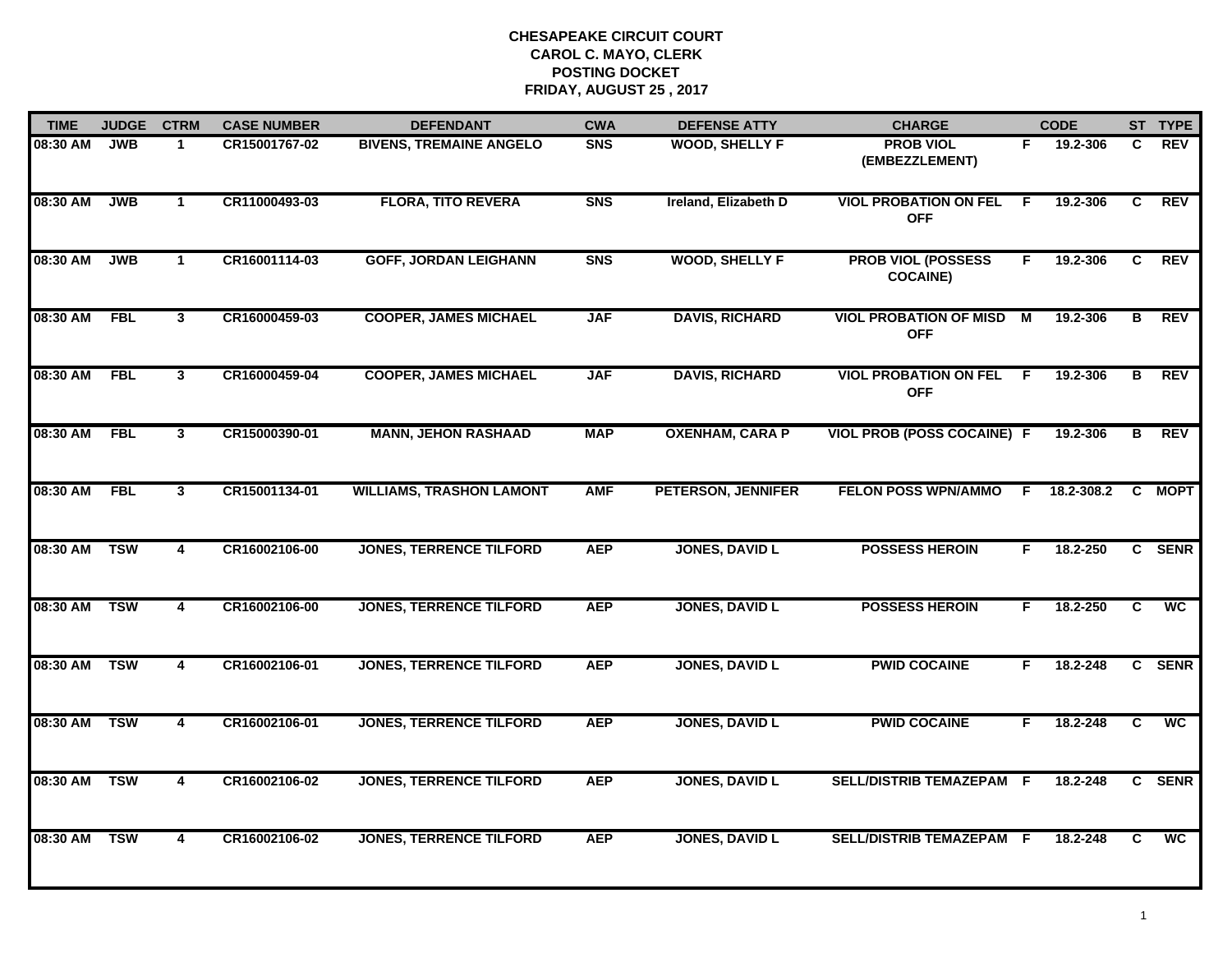| <b>TIME</b> | <b>JUDGE</b> | <b>CTRM</b>             | <b>CASE NUMBER</b> | <b>DEFENDANT</b>                 | <b>CWA</b> | <b>DEFENSE ATTY</b>         | <b>CHARGE</b>                                   |    | <b>CODE</b> |                | ST TYPE       |
|-------------|--------------|-------------------------|--------------------|----------------------------------|------------|-----------------------------|-------------------------------------------------|----|-------------|----------------|---------------|
| 08:30 AM    | TSW          | 4                       | CR15001641-07      | <b>LEWIS, CHRISTOPHER JAMES</b>  | <b>PLS</b> | <b>CROOK, HEATHER BUYRN</b> | <b>VIOL SUSP SENT (STAT</b><br><b>BURGLARY)</b> | F. | 19.2-306    | C              | <b>REV</b>    |
| 08:30 AM    | <b>TSW</b>   | $\overline{\mathbf{4}}$ | CR15001641-08      | <b>LEWIS, CHRISTOPHER JAMES</b>  | <b>PLS</b> | <b>CROOK, HEATHER BUYRN</b> | <b>VIOL SUSP SENT (LARC:</b><br>FIREARM)        | E  | 19.2-306    | C              | REV           |
| 08:30 AM    | <b>TSW</b>   | $\overline{\mathbf{4}}$ | CR15001641-09      | <b>LEWIS, CHRISTOPHER JAMES</b>  | <b>PLS</b> | <b>CROOK, HEATHER BUYRN</b> | <b>VIOL SUSP SENT (LARC</b><br><b>W/INTENT)</b> | F. | 19.2-306    | $\overline{c}$ | REV           |
| 08:30 AM    | <b>RDS</b>   | 6                       | CJ16000082-00      | IN RE JUVENILE APPEAL            | <b>DAM</b> | <b>NICHOLAS, LESLEE</b>     | <b>GRAND LARCENY: AUTO</b><br><b>THEFT</b>      | F. | 18.2-95     |                | C SENT        |
| 08:30 AM    | <b>RDS</b>   | 6                       | CJ16000082-01      | IN RE JUVENILE APPEAL            | <b>DAM</b> | <b>NICHOLAS, LESLEE</b>     | <b>DRIVE W/O LICENSE</b>                        | М  | 46.2-300    |                | C SENT        |
| 08:30 AM    | <b>RDS</b>   | 6                       | CJ16000082-02      | IN RE JUVENILE APPEAL            | <b>DAM</b> | <b>NICHOLAS, LESLEE</b>     | <b>PROB VIOLATION: J&amp;DR</b><br><b>COURT</b> | М  | 16.1-291    | C              | <b>SENT</b>   |
| 08:30 AM    | <b>RDS</b>   | 6                       | CR17000255-00      | <b>COX, ADORA JANEL</b>          | <b>KAM</b> | SWIFT-SHERARD, Sanita A.    | <b>PWID COCAINE</b>                             | F. | 18.2-248    | B              | <b>UA</b>     |
| 08:30 AM    | <b>RDS</b>   | 6                       | CR17000255-01      | <b>COX, ADORA JANEL</b>          | <b>KAM</b> | SWIFT-SHERARD, Sanita A.    | <b>FALSE IDENTIFY SELF TO</b><br><b>LAW ENF</b> | М  | 19.2-82.1   |                | <b>B</b> SENR |
| 08:30 AM    | <b>RDS</b>   | 6                       | CR16002012-00      | <b>LIVERMON, RAEKWON DAMONTE</b> | <b>AMF</b> | <b>WENTWORTH, RACHEL E</b>  | <b>CONSPIRE ROBBERY</b>                         | F. | 18.2-58     |                | C SENR        |
| 08:30 AM    | <b>RDS</b>   | 6                       | CR16002012-01      | <b>LIVERMON, RAEKWON DAMONTE</b> | <b>AMF</b> | <b>WENTWORTH, RACHEL E</b>  | <b>MALICIOUS WOUNDING</b>                       | F. | 18.2-51     |                | C SENR        |
| 08:30 AM    | <b>RDS</b>   | 6                       | CR16002012-02      | <b>LIVERMON, RAEKWON DAMONTE</b> | <b>AMF</b> | <b>WENTWORTH, RACHEL E</b>  | <b>ROBBERY</b>                                  | F. | 18.2-58     |                | C SENR        |
| 08:30 AM    | <b>RDS</b>   | 6                       | CR17000605-00      | <b>RYLAND, SHEROD TREVEL</b>     | <b>CEE</b> | <b>BURYN, WILLIAM</b>       | <b>BUY/REC STOLEN GOODS</b>                     | -F | 18.2-108    |                | C SENR        |
| 08:30 AM    | <b>RDS</b>   | 6                       | CR17000605-01      | <b>RYLAND, SHEROD TREVEL</b>     | <b>CEE</b> | <b>BUYRN, WILLIAM</b>       | <b>ELUDE POLICE</b>                             | F. | 46.2-817B   |                | C SENR        |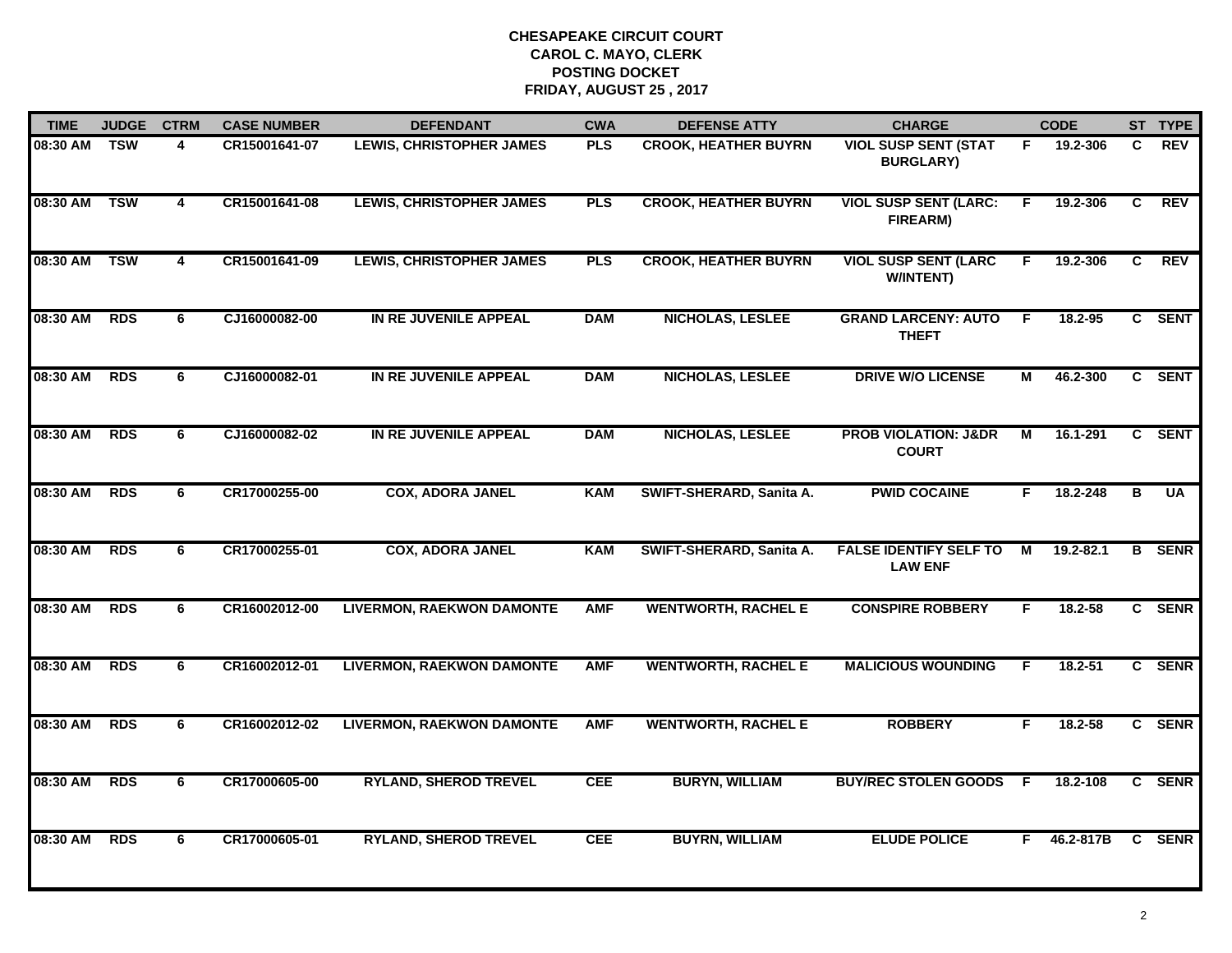| <b>TIME</b> | <b>JUDGE</b> | <b>CTRM</b>    | <b>CASE NUMBER</b> | <b>DEFENDANT</b>               | <b>CWA</b> | <b>DEFENSE ATTY</b>       | <b>CHARGE</b>                                         |                | <b>CODE</b> |              | ST TYPE       |
|-------------|--------------|----------------|--------------------|--------------------------------|------------|---------------------------|-------------------------------------------------------|----------------|-------------|--------------|---------------|
| 09:30 AM    | TSW          | $\mathbf{2}$   | CR17001287-00      | <b>BURKE, TERRY ANTHONY</b>    | <b>ASA</b> | Winn, A. Robinson         | <b>POSSESS FENTANYL</b>                               | F.             | 18.2-250    | C            | <b>TBS</b>    |
| 09:30 AM    | <b>TSW</b>   | $\overline{2}$ | CR17001287-01      | <b>BURKE, TERRY ANTHONY</b>    |            |                           | <b>FAIL TO APPEAR;</b><br><b>CONTEMPT</b>             | М              | 18.2-456    | $\mathbf{c}$ | <b>ADAT</b>   |
| 09:30 AM    | <b>TSW</b>   | $\mathbf{2}$   | CR16002129-00      | <b>CASON, SCOTT DOMINIQUE</b>  |            | <b>FLANDERS, JOSHUA B</b> | <b>PUBLIC RECORDS:</b><br><b>FORGERY</b>              | F.             | 18.2-168    | C            | <b>TBS</b>    |
| 09:30 AM    | <b>TSW</b>   | $\mathbf{2}$   | CR16002129-01      | <b>CASON, SCOTT DOMINIQUE</b>  |            | <b>FLANDERS, JOSHUA B</b> | <b>PUBLIC RECORDS:</b><br><b>FORGERY</b>              | F.             | 18.2-168    | C            | <b>TBS</b>    |
| 09:30 AM    | <b>TSW</b>   | $\mathbf{2}$   | CR16002129-02      | <b>CASON, SCOTT DOMINIQUE</b>  |            | <b>FLANDERS, JOSHUA B</b> | <b>FRAUD UTTER PUBLIC</b><br><b>RECORD</b>            | F.             | 18.2-168    | C            | <b>TBS</b>    |
| 09:30 AM    | <b>TSW</b>   | $\mathbf{2}$   | CR16002129-03      | <b>CASON, SCOTT DOMINIQUE</b>  |            | <b>FLANDERS, JOSHUA B</b> | <b>FRAUD UTTER PUBLIC</b><br><b>RECORD</b>            | F.             | 18.2-168    | C            | <b>TBS</b>    |
| 09:30 AM    | <b>TSW</b>   | $\overline{2}$ | CR16002129-04      | <b>CASON, SCOTT DOMINIQUE</b>  |            | <b>FLANDERS, JOSHUA B</b> | <b>IDNTY THFT: OBT ID, AVOID M</b><br><b>ARST</b>     |                | 18.2-186.3  | C            | <b>TBS</b>    |
| 09:30 AM    | <b>TSW</b>   | $\mathbf{2}$   | CR16002129-05      | <b>CASON, SCOTT DOMINIQUE</b>  |            | <b>FLANDERS, JOSHUA B</b> | IDNTY THFT: OBT ID, AVOID M 18.2-186.3<br><b>ARST</b> |                |             | C            | <b>TBS</b>    |
| 09:30 AM    | <b>TSW</b>   | $\mathbf{2}$   | CR11000632-01      | <b>CLARK, AARON TERRILL</b>    |            |                           | <b>VIOL PROBATION ON FEL</b><br><b>OFF</b>            | -F.            | 19.2-306    |              | C ADAT        |
| 09:30 AM    | <b>TSW</b>   | $\mathbf{2}$   | CR17000596-00      | <b>MANTOOTH, ADAM DAVID</b>    | <b>BKF</b> | Frazier, Reginald B.; Sr. | <b>CONSPIRE OBTAIN BY</b><br><b>FALSE PRE</b>         | F.             | 18.2-178    | C            | TBS           |
| 09:30 AM    | <b>TSW</b>   | $\mathbf{2}$   | CR17000596-01      | <b>MANTOOTH, ADAM DAVID</b>    | <b>BKF</b> | Frazier, Reginald B.; Sr. | <b>OBTAIN BY FALSE</b><br><b>PRETENSE</b>             | F.             | 18.2-178    | C            | <b>TBS</b>    |
| 09:30 AM    | <b>TSW</b>   | $\mathbf{2}$   | CR17000596-02      | <b>MANTOOTH, ADAM DAVID</b>    |            |                           | <b>FAIL TO APPEAR;</b><br><b>CONTEMPT</b>             | $\overline{M}$ | 18.2-456    |              | C ADAT        |
| 09:30 AM    | <b>TSW</b>   | $\mathbf{2}$   | CR16001521-00      | <b>MCKINLEY, RONALD EUGENE</b> | <b>KAM</b> |                           | <b>PRESCRIPTION FRAUD-</b><br><b>UTTER</b>            | F.             | 18.2-258.1  |              | <b>B</b> ADAT |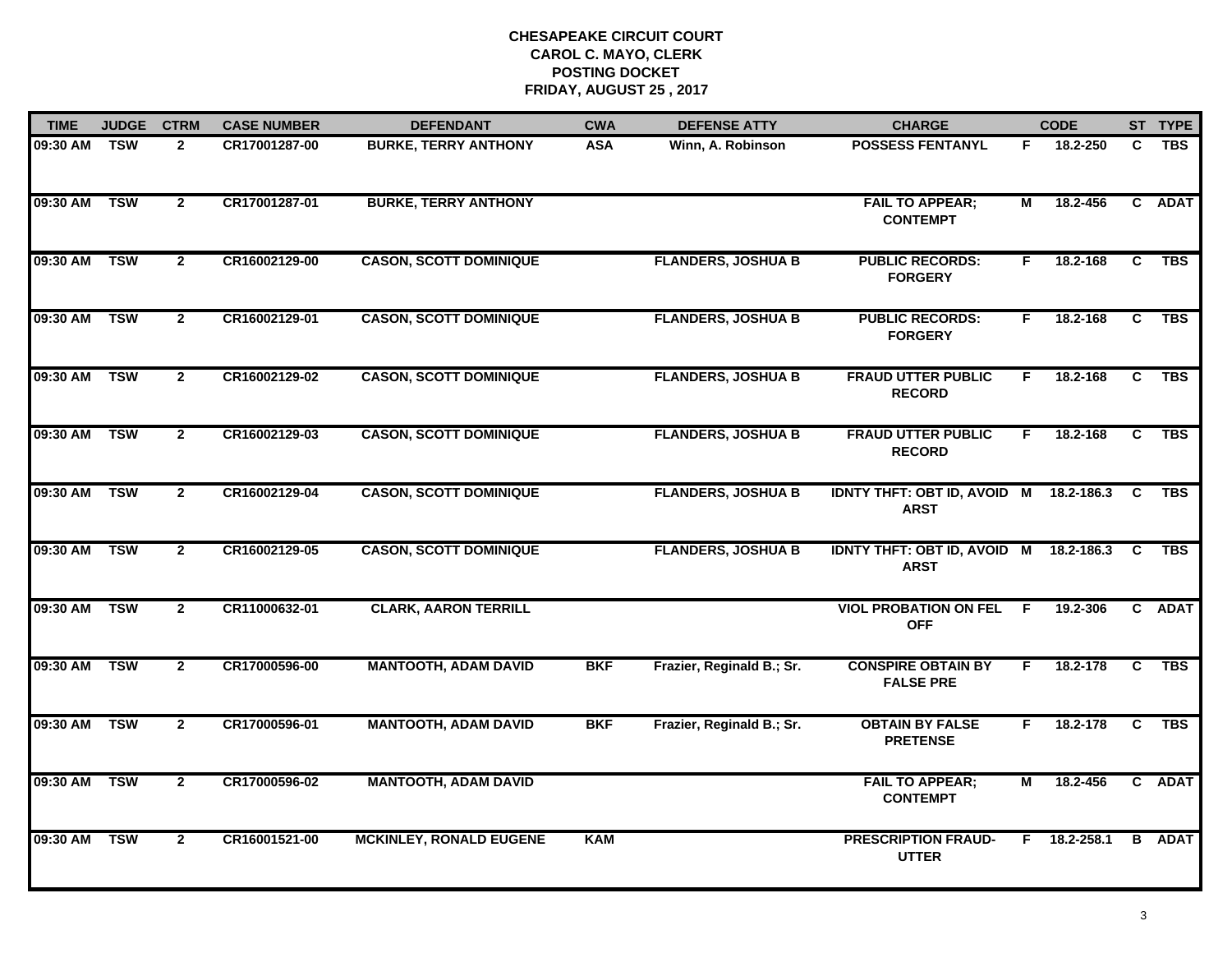| <b>TIME</b>  | <b>JUDGE</b> | <b>CTRM</b>    | <b>CASE NUMBER</b> | <b>DEFENDANT</b>                 | <b>CWA</b> | <b>DEFENSE ATTY</b>     | <b>CHARGE</b>                                   |    | <b>CODE</b>          |                | ST TYPE       |
|--------------|--------------|----------------|--------------------|----------------------------------|------------|-------------------------|-------------------------------------------------|----|----------------------|----------------|---------------|
| 09:30 AM     | <b>TSW</b>   | $\mathbf{2}$   | CR16001521-01      | <b>MCKINLEY, RONALD EUGENE</b>   | <b>KAM</b> |                         | <b>OBTAIN PRESCRIP BY</b><br><b>FRAUD/ETC.</b>  |    | F 18.2-258.1         | B              | <b>ADAT</b>   |
| 09:30 AM     | <b>TSW</b>   | $\overline{2}$ | CR16001521-02      | <b>MCKINLEY, RONALD EUGENE</b>   | <b>KAM</b> |                         | POSSESS PERCOCET-SCH F<br>I/II                  |    | 18.2-250             |                | <b>B</b> ADAT |
| 09:30 AM     | <b>TSW</b>   | $\overline{2}$ | CR16001521-03      | <b>MCKINLEY, RONALD EUGENE</b>   | <b>KAM</b> |                         | <b>MAKE/UTTER FALSE</b><br><b>PRESCRP ORDER</b> |    | $F$ 18.2-258.1       |                | <b>B</b> ADAT |
| 09:30 AM     | <b>TSW</b>   | $\mathbf{2}$   | CR16001521-04      | <b>MCKINLEY, RONALD EUGENE</b>   | <b>KAM</b> |                         | <b>OBTAIN PRESCRIP BY</b><br>FRAUD/ETC.         | F. | 18.2-258.1           |                | <b>B</b> ADAT |
| 09:30 AM     | <b>TSW</b>   | $\overline{2}$ | CR12001998-05      | <b>MITCHELL, TRAVIS JAMAL</b>    |            |                         | <b>VIOL PROBATION ON FEL</b><br><b>OFF</b>      | F. | 19.2-306             |                | C ADAT        |
| 09:30 AM TSW |              | $\mathbf{2}$   | CR12001998-06      | <b>MITCHELL, TRAVIS JAMAL</b>    |            |                         | <b>VIOL PROBATION ON FEL F</b><br><b>OFF</b>    |    | 19.2-306             |                | C ADAT        |
| 09:30 AM     | <b>TSW</b>   | $\overline{2}$ | CR01A00418-01      | <b>SPRUILL, MICHAEL ALAN</b>     |            |                         | <b>PROB VIOL (FORGE CHECK) F</b>                |    | 19.2-306             | $\overline{c}$ | <b>ADAT</b>   |
| 09:30 AM     | <b>TSW</b>   | $\overline{2}$ | CR01A00419-01      | <b>SPRUILL, MICHAEL ALAN</b>     |            |                         | PROB VIOL (FORGE CHECK) F                       |    | 19.2-306             |                | C ADAT        |
| 10:00 AM     | <b>JWB</b>   | $\mathbf 1$    | CR10000641-05      | <b>BEAMON, VINCENT MONTE</b>     | <b>DRT</b> | <b>WEGMAN, ROBERT L</b> | <b>PROB VIOL (STATUTORY</b><br><b>BURGLARY)</b> | E  | 19.2-306             |                | C BOND        |
| 10:00 AM     | <b>JWB</b>   | $\mathbf{1}$   | CR17001445-00      | <b>DEWS, HENRY JUAN</b>          | <b>MLK</b> | Spencer, Jo Anne        | <b>POSSESS COCAINE</b>                          | F. | 18.2-250             |                | <b>B</b> PLEA |
| 10:00 AM     | <b>JWB</b>   | $\mathbf{1}$   | CR16000423-01      | <b>ESTES, ANTHONY EARL</b>       | <b>DRT</b> | <b>WEGMAN, ROBERT L</b> | <b>PROB VIOL (POSSESS</b><br><b>COCAINE)</b>    | F. | 19.2-306             |                | C BOND        |
| 10:00 AM     | <b>JWB</b>   | $\mathbf{1}$   | CR17001371-00      | <b>JONES, GAIL DENISE</b>        | <b>DRT</b> | <b>BOSLEY, CORIE</b>    | <b>UNAUTHORIZED USE OF</b><br><b>VEHICLE</b>    |    | $F = 18.2 - 102 A$ . | $\mathbf{C}$   | <b>PLEA</b>   |
| 10:00 AM     | <b>JWB</b>   | $\mathbf{1}$   | CR17001148-00      | <b>LANKFORD, TRIVON ALPHONSO</b> | <b>AEP</b> | <b>FORSTIE, AARON</b>   | <b>MALICIOUS WOUNDING</b>                       | F. | 18.2-51              |                | C PLEA        |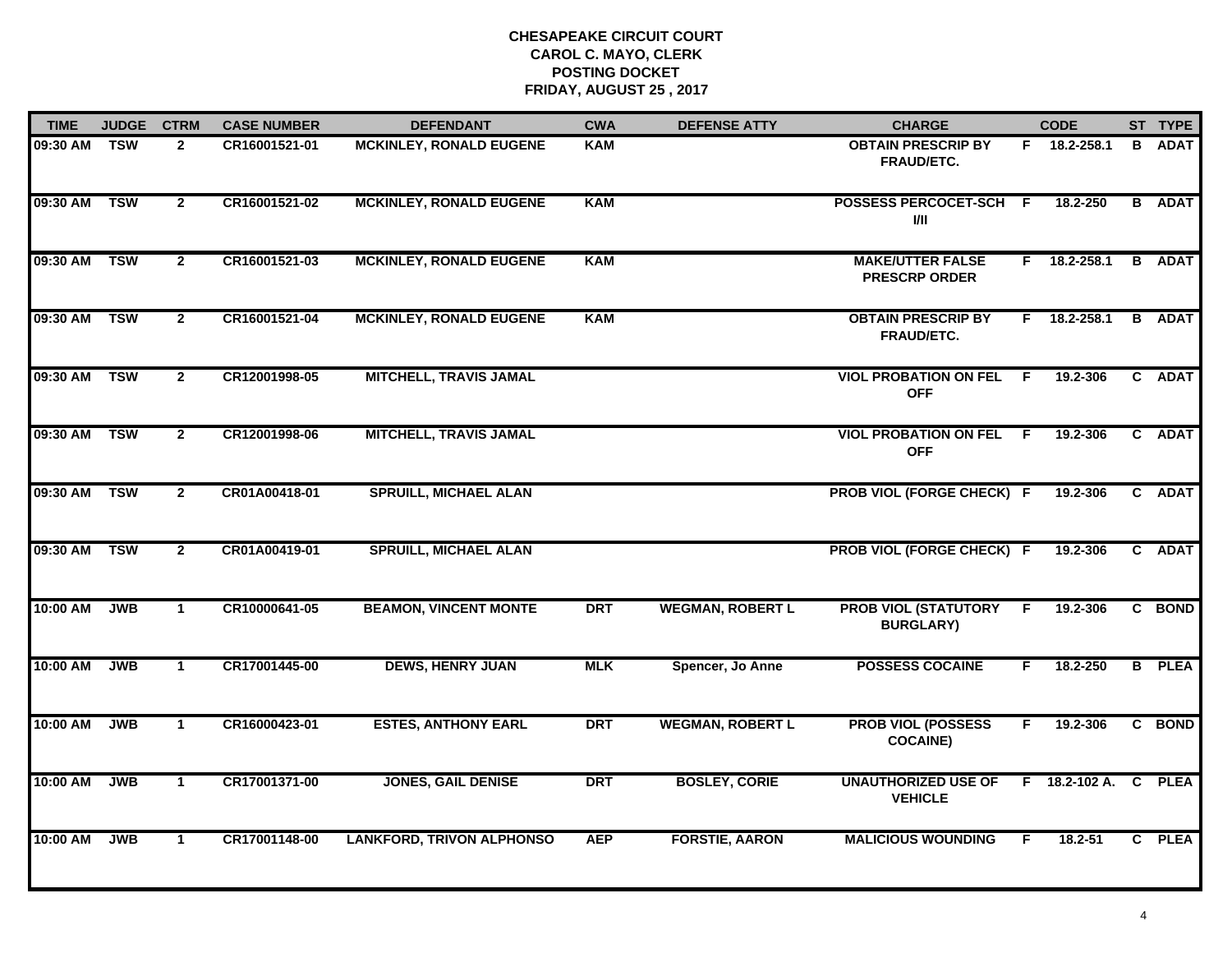| <b>TIME</b> | <b>JUDGE</b> | <b>CTRM</b>  | <b>CASE NUMBER</b> | <b>DEFENDANT</b>                 | <b>CWA</b> | <b>DEFENSE ATTY</b>     | <b>CHARGE</b>                                |                | <b>CODE</b>         |                         | ST TYPE       |
|-------------|--------------|--------------|--------------------|----------------------------------|------------|-------------------------|----------------------------------------------|----------------|---------------------|-------------------------|---------------|
| 10:00 AM    | <b>JWB</b>   | $\mathbf{1}$ | CR17001148-01      | <b>LANKFORD, TRIVON ALPHONSO</b> | <b>AEP</b> | <b>FORSTIE, AARON</b>   | <b>STRANGULATION</b>                         | F.             | 18.2-51.6           |                         | C PLEA        |
| 10:00 AM    | <b>FBL</b>   | $\mathbf{3}$ | CR17001293-00      | <b>BEATTY, MICHAEL RAY</b>       | <b>JAF</b> |                         | <b>EXPIRED REGISTRATION</b>                  |                | 46.2-646            |                         | S TRYL        |
| 10:00 AM    | <b>FBL</b>   | $\mathbf{3}$ | CR17001293-01      | <b>BEATTY, MICHAEL RAY</b>       | <b>JAF</b> |                         | <b>EXPIRED REJECTION</b>                     |                | 46.2-1158           |                         | S TRYL        |
| 10:00 AM    | <b>FBL</b>   | $\mathbf{3}$ | CR17001293-02      | <b>BEATTY, MICHAEL RAY</b>       | <b>JAF</b> |                         | <b>FAIL TO UPDATE LICENSE</b>                | $\mathbf{I}$   | 46.2-324            |                         | S TRYL        |
| 10:00 AM    | <b>FBL</b>   | 3            | CR17001294-00      | <b>BOLES, CHARMAYNE DENISE</b>   | <b>MLK</b> |                         | <b>EXPIRED REGISTRATION</b>                  |                | 46.2-646            |                         | S TRYL        |
| 10:00 AM    | <b>FBL</b>   | $\mathbf{3}$ | CR17000860-00      | <b>BOONE, LASHORN</b>            | <b>MLK</b> | <b>Bashara, Charles</b> | <b>DUI</b>                                   |                | M A.18.2-266        |                         | <b>B</b> TRYL |
| 10:00 AM    | <b>FBL</b>   | 3            | CR17000860-01      | <b>BOONE, LASHORN</b>            | <b>MLK</b> | <b>Bashara, Charles</b> | <b>REFUSED BLOOD/BREATH</b><br><b>TEST</b>   | $\overline{c}$ | 18.2-268.3          |                         | S TRYL        |
| 10:00 AM    | <b>FBL</b>   | $\mathbf{3}$ | CR17000860-02      | <b>BOONE, LASHORN</b>            | <b>MLK</b> | <b>Bashara, Charles</b> | SUSP O/L 3RD+ OFF                            |                | M B.46.2-301        |                         | <b>B</b> TRYL |
| 10:00 AM    | <b>FBL</b>   | 3            | CR17000941-00      | <b>CLARK, DEANDRE L</b>          | <b>MLK</b> |                         | <b>POSSESS MARIJUANA</b>                     | М              | 18.2-250.1          |                         | S TRYL        |
| 10:00 AM    | <b>FBL</b>   | $\mathbf{3}$ | CR16001889-00      | <b>CLARKSON, YASHIMA N</b>       | <b>JAF</b> |                         | <b>FOLLOW TOO CLOSE</b>                      |                | 46.2-816            | $\overline{\mathbf{s}}$ | <b>DSR</b>    |
| 10:00 AM    | <b>FBL</b>   | $\mathbf{3}$ | CR17001163-00      | <b>DOWELL, MICHAEL HOWARD</b>    | <b>JAF</b> | <b>BOSLEY, CORIE</b>    | <b>RECKLESS DRIVING</b>                      |                | M A.46.2-852 B TRYL |                         |               |
| 10:00 AM    | <b>FBL</b>   | $\mathbf{3}$ | CR17001249-00      | <b>HICKS, SHARKEYA E</b>         | <b>MLK</b> | <b>OLIVER, FLOYD</b>    | <b>DRIVE ON SUSP</b>                         |                | M B.46.2-301        |                         | S TRYL        |
| 10:00 AM    | <b>FBL</b>   | 3            | CR17001249-01      | <b>HICKS, SHARKEYA E</b>         | <b>MLK</b> | <b>OLIVER, FLOYD</b>    | <b>CHILD RESTRAINT 7 AND</b><br><b>UNDER</b> |                | 46.2-1095           |                         | S TRYL        |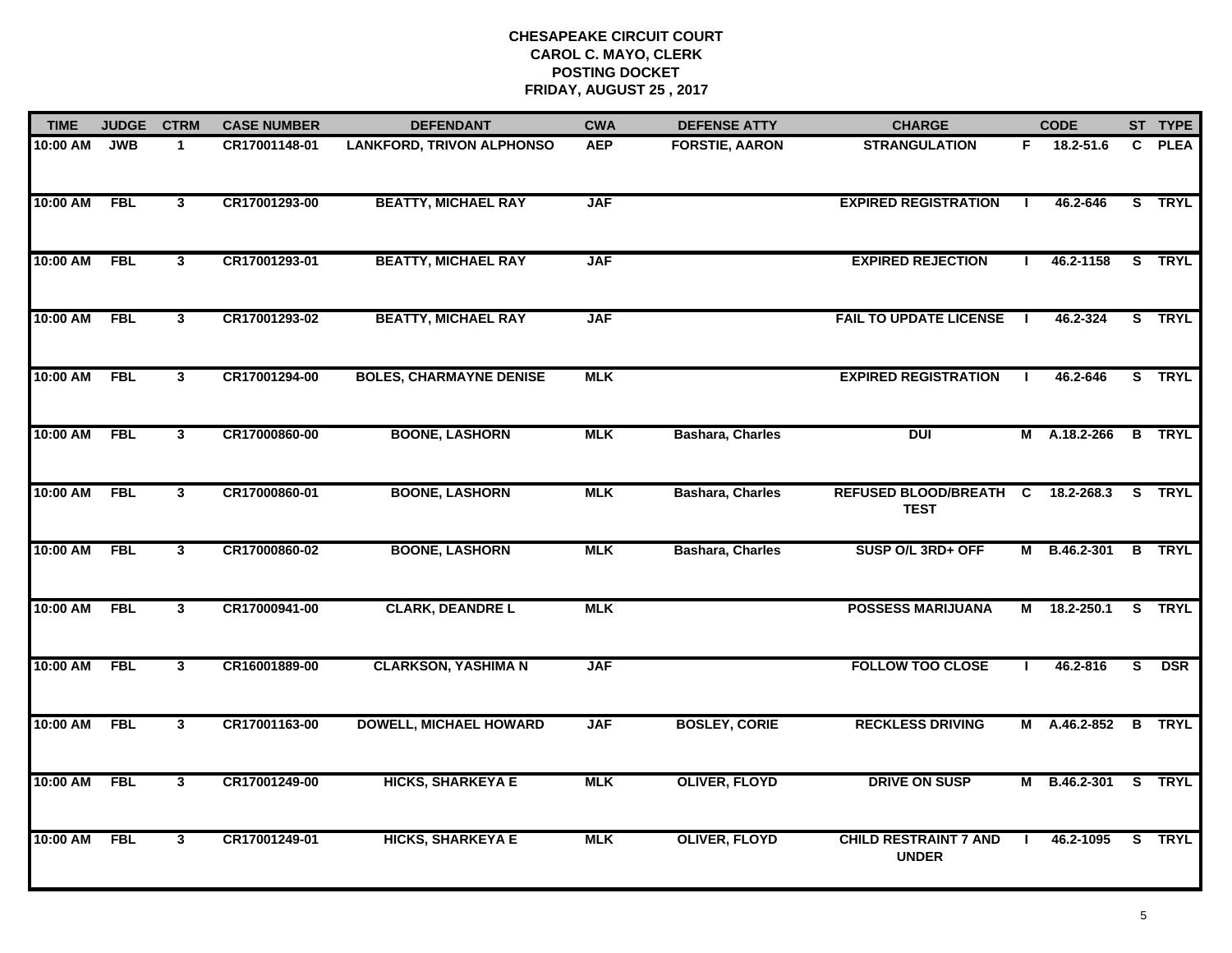| <b>TIME</b>  | <b>JUDGE</b> | <b>CTRM</b>             | <b>CASE NUMBER</b> | <b>DEFENDANT</b>                | <b>CWA</b> | <b>DEFENSE ATTY</b>           | <b>CHARGE</b>                              |              | <b>CODE</b>  |          | ST TYPE                 |
|--------------|--------------|-------------------------|--------------------|---------------------------------|------------|-------------------------------|--------------------------------------------|--------------|--------------|----------|-------------------------|
| 10:00 AM     | <b>FBL</b>   | 3                       | CR17000728-00      | <b>JENNINGS, CLAYTON TYRONE</b> | <b>MLK</b> | <b>HOLDER, WILLIAM JOSHUA</b> | <b>SUSP O/L 5TH OFFENSE</b>                | М            | 46.2-301     | в        | <b>UA</b>               |
| 10:00 AM     | <b>FBL</b>   | $\mathbf{3}$            | CR17001291-00      | <b>LAW, ROYMEL EUGENE</b>       | <b>MLK</b> |                               | <b>EXPIRED REGISTRATION</b>                |              | 46.2-646     |          | S TRYL                  |
| 10:00 AM     | <b>FBL</b>   | $\mathbf{3}$            | CR17001280-00      | <b>MCNEAL, JOSHUA RASHARD</b>   | <b>JAF</b> | Winn, A. Robinson             | <b>DRIVE ON SUSP 10TH</b>                  |              | M B.46.2-301 |          | S TRYL                  |
| 10:00 AM     | <b>FBL</b>   | $\mathbf{3}$            | CR17001280-01      | <b>MCNEAL, JOSHUA RASHARD</b>   | <b>JAF</b> | Winn, A. Robinson             | FTA; GDC 9/6/16 9:00AM                     | М            | 18.2-456     |          | <b>B</b> TRYL           |
| 10:00 AM     | <b>FBL</b>   | $\mathbf{3}$            | CR17001280-02      | <b>MCNEAL, JOSHUA RASHARD</b>   | <b>JAF</b> | Winn, A. Robinson             | <b>NO REGISTRATION</b>                     |              | 46.2-600     |          | S TRYL                  |
| 10:00 AM FBL |              | $\mathbf{3}$            | CR17000730-00      | <b>PARKER, WADE ANTHONY</b>     | <b>JAF</b> | Shames, Steven F.             | SPEEDING 64/45                             | $\mathbf{I}$ | 46.2-878     |          | S TRYL                  |
| 10:00 AM     | <b>FBL</b>   | $\mathbf{3}$            | CR17001256-00      | TRUITT, SAMANTHA LYNN           | <b>JAF</b> |                               | <b>EXPIRED REGISTRATION</b>                | $\mathbf{I}$ | 46.2-646     |          | S TRYL                  |
| 10:00 AM     | <b>FBL</b>   | $\mathbf{3}$            | CR17000718-00      | <b>WHITLEY, KRISTIN R</b>       | <b>MLK</b> |                               | <b>EXPIRED REGISTRATION</b>                |              | 46.2-646     | S        | $\overline{\mathsf{U}}$ |
| 10:00 AM     | <b>FBL</b>   | 3                       | CR17000718-01      | <b>WHITLEY, KRISTIN R</b>       | <b>MLK</b> |                               | <b>EXPIRED INSPECTION</b>                  |              | 46.2-1157    | <b>S</b> | UA                      |
| 10:00 AM     | <b>FBL</b>   | $\mathbf{3}$            | CR17000718-02      | <b>WHITLEY, KRISTIN R</b>       | <b>MLK</b> | <b>JONES, DAVID L</b>         | SUSPENED O/L 1ST<br><b>OFFENSE</b>         | М            | 46.2-301     | S        | <b>UA</b>               |
| 10:00 AM     | FBL          | $\mathbf{3}$            | CR17000718-03      | <b>WHITLEY, KRISTIN R</b>       | <b>MLK</b> | <b>JONES, DAVID L</b>         | <b>FTA-ADATS</b>                           | М            | 18.2-456     |          | <b>UA</b>               |
| 10:00 AM     | <b>TSW</b>   | $\overline{\mathbf{4}}$ | CR14000662-03      | <b>CHESSON, TIMOTHY ANGELO</b>  | <b>PLS</b> | <b>PASS, STEPHANIE P</b>      | <b>VIOL PROBATION ON FEL</b><br><b>OFF</b> | E            | 19.2-306     |          | C BOND                  |
| 10:00 AM     | <b>TSW</b>   | 4                       | CR15000660-01      | <b>CHESSON, TIMOTHY ANGELO</b>  | <b>PLS</b> | <b>PASS, STEPHANIE P</b>      | <b>VIOL PROBATION ON FEL</b><br><b>OFF</b> | -F           | 19.2-306     |          | C BOND                  |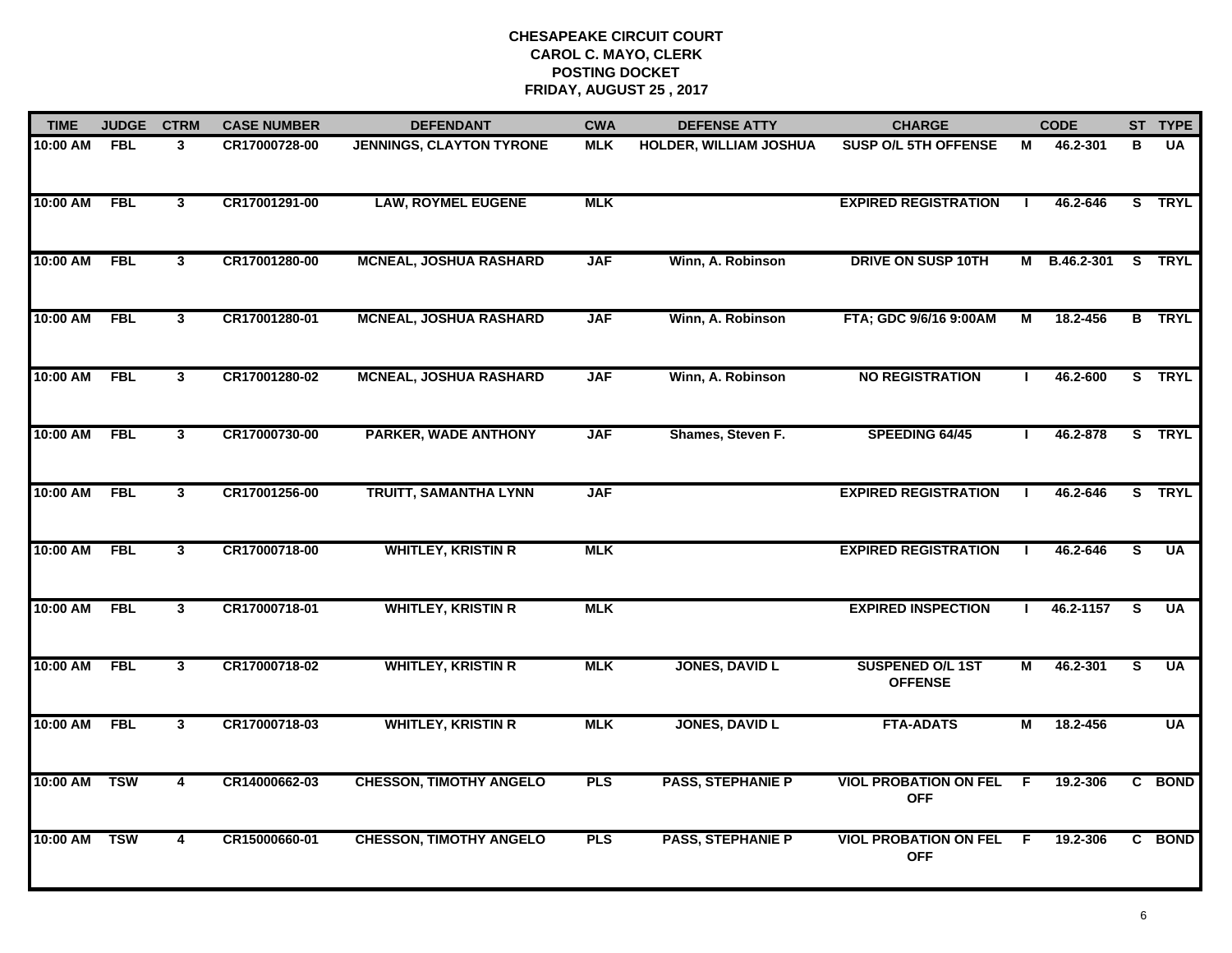| <b>TIME</b>  | <b>JUDGE</b> | <b>CTRM</b>             | <b>CASE NUMBER</b> | <b>DEFENDANT</b>                 | <b>CWA</b> | <b>DEFENSE ATTY</b>           | <b>CHARGE</b>                                |              | <b>CODE</b> |                | ST TYPE       |
|--------------|--------------|-------------------------|--------------------|----------------------------------|------------|-------------------------------|----------------------------------------------|--------------|-------------|----------------|---------------|
| 10:00 AM     | <b>TSW</b>   | 4                       | CR17001309-00      | <b>COBBS, JAMIL ANITHALEE</b>    | <b>MAP</b> | <b>WENTWORTH, RACHEL E</b>    | <b>GRAND LARCENY: AUTO</b><br><b>THEFT</b>   | -F           | 18.2-95     |                | <b>B</b> TRYL |
| 10:00 AM     | <b>TSW</b>   | $\overline{\mathbf{4}}$ | CR17001587-00      | <b>ETCHBERGER, JACOB NEILSON</b> | <b>MAP</b> | Spencer, Jo Anne              | <b>BOND APPEAL</b>                           | $\mathbf{o}$ | 19.2-124    |                | C BOND        |
| 10:00 AM     | <b>TSW</b>   | $\overline{4}$          | CR17001465-00      | <b>GORDON, DANIELLE UNIQUE</b>   | <b>MAP</b> | <b>WENTWORTH, RACHEL E</b>    | <b>MALICIOUS WOUNDING</b>                    | F            | $18.2 - 51$ |                | C TRYL        |
| 10:00 AM     | <b>TSW</b>   | 4                       | CR13001864-03      | <b>HARRIS, TONY ERIC</b>         | <b>AMF</b> | <b>OXENHAM, CARA P</b>        | <b>PROB VIOL (POSSESS</b><br><b>COCAINE)</b> | F.           | 19.2-306    |                | C BOND        |
| 10:00 AM     | <b>TSW</b>   | 4                       | CR15000135-00      | <b>JOHNSON, MICHAEL WILLIS</b>   | <b>PLS</b> | <b>LAINE, HERBERT</b>         | <b>POSSESS HEROIN</b>                        | F.           | 18.2-250    | C.             | <b>ROL</b>    |
| 10:00 AM TSW |              | 4                       | CR15000135-01      | <b>JOHNSON, MICHAEL WILLIS</b>   | <b>PLS</b> | <b>LAINE, HERBERT</b>         | <b>POSSESS COCAINE</b>                       | F.           | 18.2-250    | $\overline{c}$ | <b>ROL</b>    |
| 10:00 AM TSW |              | $\overline{4}$          | CR17000358-00      | <b>LYONS, DESTINEY TIARRA</b>    | PLS        | <b>FOSTIE, AARON</b>          | ELUDE/DIS POLICE-FELONY F                    |              | 46.2-817B   | C              | <b>TRYL</b>   |
| 10:00 AM TSW |              | 4                       | CR14001517-00      | <b>NICHOLS, TRAMONE DANIEL</b>   | <b>PLS</b> |                               | DWI: 2ND OFF W/IN 5Y - 10Y M B.18.2-266      |              |             | $\overline{B}$ | <b>ROL</b>    |
| 10:00 AM     | <b>RDS</b>   | 6                       | CR16001375-00      | <b>DOUGLAS, REGINALD RAYNARD</b> | <b>WHC</b> | <b>HOLDER, WILLIAM JOSHUA</b> | <b>CONSTRUCTION FRAUD</b>                    | F.           | 18.2-200.1  |                | C TRYL        |
| 10:00 AM     | <b>RDS</b>   | 6                       | CR16001375-01      | <b>DOUGLAS, REGINALD RAYNARD</b> | <b>WHC</b> | <b>HOLDER, WILLIAM JOSHUA</b> | <b>FAIL TO APPEAR;</b><br><b>CONTEMPT</b>    | Μ            | 18.2-456    |                | C TRYL        |
| 10:00 AM     | <b>RDS</b>   | 6                       | CR17001473-00      | <b>DREW, NICHOLE LEE</b>         | <b>KJB</b> | Jones, David L.               | POSSESS 6-<br><b>MONOACETYLMORPHINE</b>      | F.           | 18.2-250    |                | C PLEA        |
| 10:00 AM     | <b>RDS</b>   | 6                       | CR17001461-00      | <b>GONZALEZ, VICTORIANO</b>      | <b>KAM</b> | Bashara, Charles L            | <b>ABDUCTION BY FORCE</b>                    | F.           | $18.2 - 47$ |                | C PLEA        |
| 10:00 AM     | <b>RDS</b>   | 6                       | CR17001461-01      | <b>GONZALEZ, VICTORIANO</b>      | <b>KAM</b> | Bashara, Charles L            | <b>ATTEMPT MALICIOUS</b><br><b>WOUNDING</b>  | F.           | 18.2-51     |                | C PLEA        |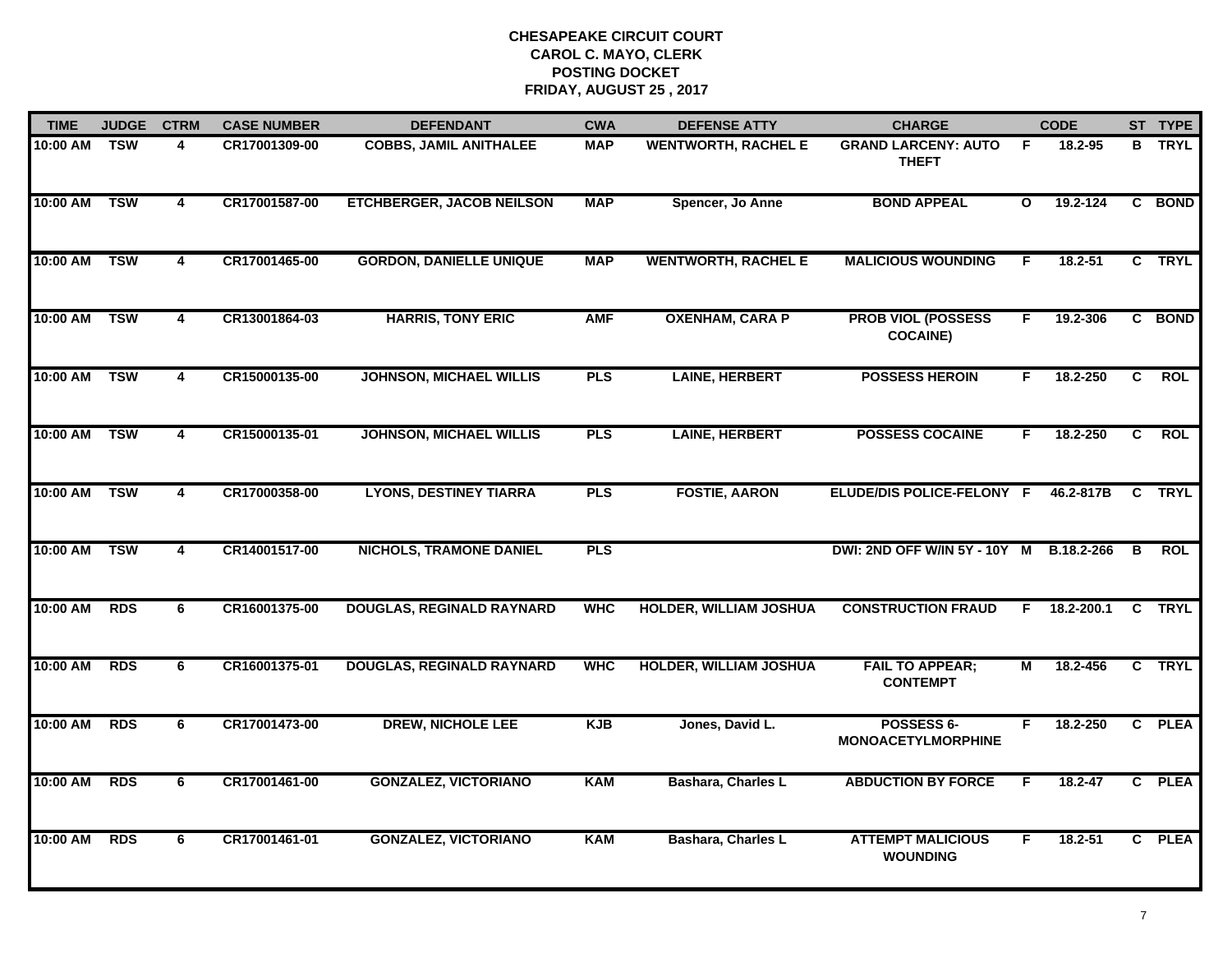| <b>TIME</b> | <b>JUDGE</b> | <b>CTRM</b> | <b>CASE NUMBER</b> | <b>DEFENDANT</b>                 | <b>CWA</b> | <b>DEFENSE ATTY</b>           | <b>CHARGE</b>                                   |              | <b>CODE</b> |                | ST TYPE       |
|-------------|--------------|-------------|--------------------|----------------------------------|------------|-------------------------------|-------------------------------------------------|--------------|-------------|----------------|---------------|
| 10:00 AM    | <b>RDS</b>   | 6           | CR17001344-02      | <b>GRIFFIN, ONIEKA LAGERTHER</b> | <b>BW</b>  | <b>FLANDERS, JOSHUA B</b>     | <b>GRAND LARCENY</b>                            | F.           | 18.2-95     |                | C PLEA        |
| 10:00 AM    | <b>RDS</b>   | 6           | CR17001344-03      | <b>GRIFFIN, ONIEKA LAGERTHER</b> | BW         | <b>FLANDERS, JOSHUA B</b>     | <b>GRAND LARCENY</b>                            | F.           | 18.2-95     |                | C PLEA        |
| 10:00 AM    | <b>RDS</b>   | 6           | CR17001344-00      | <b>GRIFFIN, ONIEKA LUGERTHER</b> | <b>BW</b>  | <b>FLANDERS, JOSHUA B</b>     | <b>GRAND LARCENY</b>                            | F.           | 18.2-95     |                | C PLEA        |
| 10:00 AM    | <b>RDS</b>   | 6           | CR17001344-01      | <b>GRIFFIN, ONIEKA LUGERTHER</b> | <b>BW</b>  | <b>FLANDERS, JOSHUA B</b>     | <b>POSSESS HEROIN</b>                           | F.           | 18.2-250    |                | C PLEA        |
| 10:00 AM    | <b>RDS</b>   | 6           | CR17001346-00      | <b>HOERL, MICHAEL GARY</b>       | <b>BW</b>  | <b>FLANDERS, JOSHUA B</b>     | <b>GRAND LARCENY</b>                            | F.           | $18.2 - 95$ |                | C TRYL        |
| 10:00 AM    | <b>RDS</b>   | 6           | CR17001346-00      | <b>HOERL, MICHAEL GARY</b>       | <b>BW</b>  | <b>FLANDERS, JOSHUA B</b>     | <b>GRAND LARCENY</b>                            | F.           | 18.2-95     | $\overline{c}$ | <b>MOT</b>    |
| 10:00 AM    | <b>RDS</b>   | 6           | CR17001346-01      | <b>HOERL, MICHAEL GARY</b>       | <b>BW</b>  | <b>FLANDERS, JOSHUA B</b>     | <b>POSSESS BURGLARY</b><br><b>TOOLS</b>         | F            | 18.2-94     |                | C TRYL        |
| 10:00 AM    | <b>RDS</b>   | 6           | CR17001346-02      | <b>HOERL, MICHAEL GARY</b>       | <b>BW</b>  | <b>FLANDERS, JOSHUA B</b>     | <b>TRESPASS ON POSTED</b><br><b>PROPERTY</b>    | М            | 18.2-119    |                | C TRYL        |
| 10:00 AM    | <b>RDS</b>   | 6           | CR17001588-00      | <b>MOORE, ANTHONY LAMONT</b>     | <b>KJB</b> | Jones, David L.               | <b>BOND APPEAL</b>                              | $\mathbf{o}$ | 19.2-124    |                | C BOND        |
| 10:00 AM    | <b>RDS</b>   | 6           | CR17000753-00      | <b>OLIVER, SHYKERA DENISECIA</b> | <b>WHC</b> | <b>HOLDER, WILLIAM JOSHUA</b> | <b>FORGERY</b>                                  | F.           | 18.2-172    |                | <b>B</b> PLEA |
| 10:00 AM    | <b>RDS</b>   | 6           | CR17000753-01      | <b>OLIVER, SHYKERA DENISECIA</b> | <b>WHC</b> | <b>HOLDER, WILLIAM JOSHUA</b> | <b>UTTER FRAUD</b>                              | F.           | 18.2-172    |                | <b>B</b> PLEA |
| 10:00 AM    | <b>RDS</b>   | 6           | CR17000753-02      | <b>OLIVER, SHYKERA DENISECIA</b> | <b>WHC</b> | <b>HOLDER, WILLIAM JOSHUA</b> | <b>OBTAIN MONEY BY FALSE</b><br><b>PRETENSE</b> | - F          | 18.2-178    |                | <b>B</b> PLEA |
| 10:00 AM    | <b>RDS</b>   | 6           | CR17001681-00      | <b>OUTLAND, LAUREN RAVEN</b>     | <b>KAM</b> | <b>WASHINGTON, STEVEN L</b>   | <b>BOND APPEAL</b>                              | $\mathbf{o}$ | 19.2-124    |                | C BOND        |